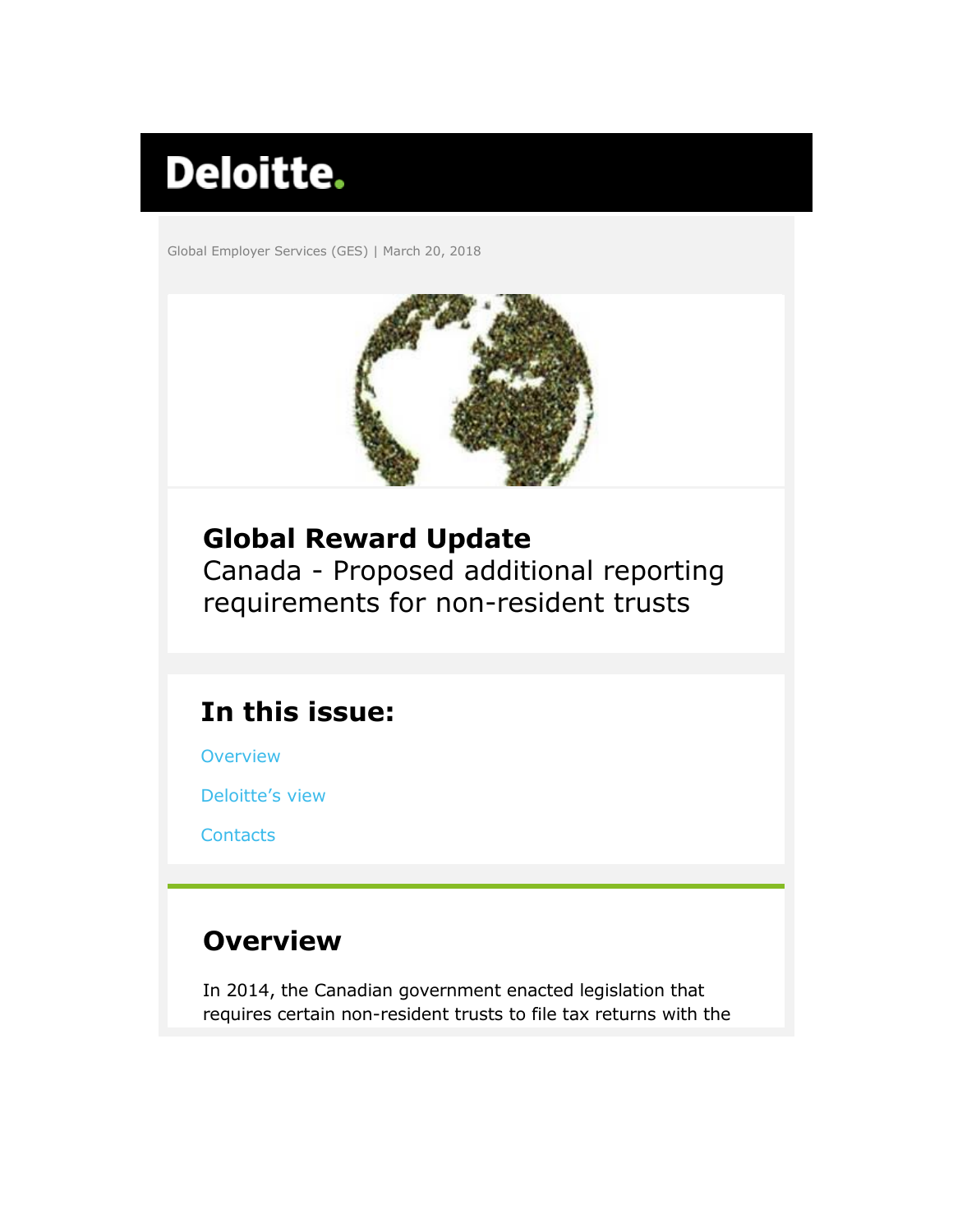Canada Revenue Agency (CRA) and pay taxes on at least a portion of the trust's taxable income.

In addition, the Canadian employer and certain employees could be required to file additional information returns.

In the most recent federal budget, tabled on February 27, 2018, the Minister of Finance announced additional information reporting requirements for non-resident trusts that are required to file an annual tax return in Canada. These trusts will now be required to report the identity of all trustees, beneficiaries, and settlors of the trust, as well as the identity of each person who has the ability (through the trust terms or a related agreement) to exert control over trustee decisions regarding the appointment of income or capital of the trust.

The new reporting requirements will apply to returns required to be filed for the 2021 and subsequent taxation years.

It was also announced that additional funds would be allocated to improve the CRA's audit and administration of trusts and trust returns.

[Back to top](#page-0-1)

### <span id="page-1-0"></span>**Deloitte's view**

The proposed information requirements will increase the costs and administrative burden for a non-resident trust required to file a tax return in Canada. Further, the trustee may not have access to all the information required to satisfy the new reporting obligations.

Where a non-resident trust is currently filing a tax return in respect of a compensation program for Canadian resident employees and/or non-resident employees of Canadian businesses, the compensation program should be reviewed to determine whether the trust could be eliminated. In the right situation, existing programs could be restructured by replacing equity compensation with cash-settled programs or the issuance of shares from the treasury.